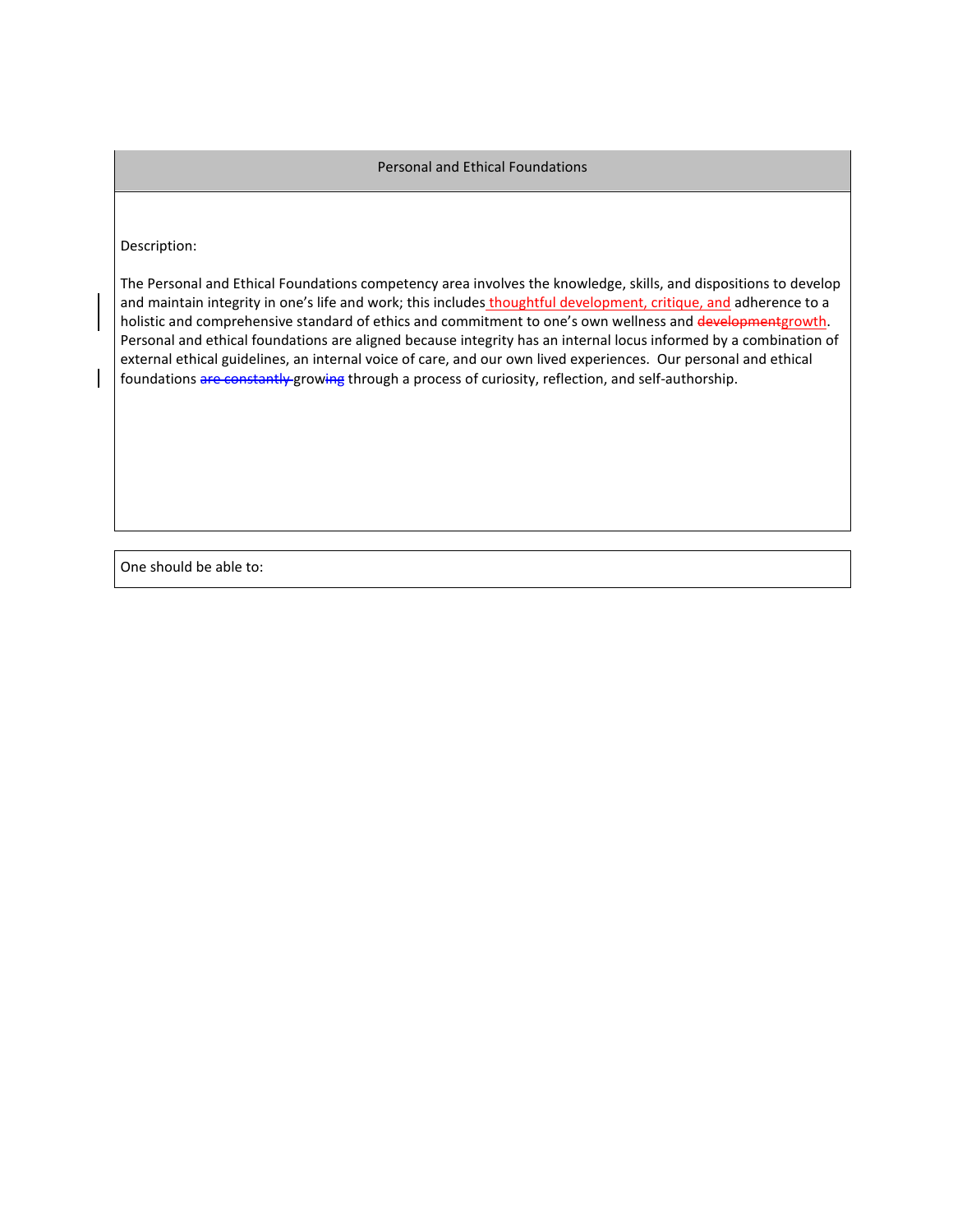| <b>Basic</b> | Articulate key elements of one's set of personal beliefs and commitments (e.g., values,<br>$\bullet$<br>morals, goals, desires, self-definitions), as well as the source of each (e.g., self, peers,<br>family, or one or more larger communities).                    |
|--------------|------------------------------------------------------------------------------------------------------------------------------------------------------------------------------------------------------------------------------------------------------------------------|
|              | Articulate one's personal code of ethics for student affairs practice, which reflects<br>tinformed by the ethical statements of professional student affairs associations and their<br>foundational ethical principles.                                                |
|              | Describe the ethical statements and their foundational principles of any professional<br>associations directly relevant to one's working context.                                                                                                                      |
|              | Identify ethical issues in the course of one's job.<br>Explain how one's behavior reflects embodies the ethical statements of the profession<br>and address lapses in one's own ethical behavior.                                                                      |
|              | Appropriately question institutional actions which are not consistent with ethical<br>standards.<br>Utilize institutional and professional resources to assist with ethical issues (e.g.,                                                                              |
|              | consultation with appropriate mentors, supervisors and/or colleagues, consultation with<br>an association's Ethics Committee).<br>Articulate awareness and understanding of one's attitudes, values, beliefs, assumptions,<br>۰                                        |
|              | biases, and identity as it affects they affect one's integrity and work with others.<br>Take responsibility to broaden perspectives by participating in activities that challenge<br>one's beliefs.                                                                    |
|              | Identify the challenges associated with balancing personal and professional<br>۰<br>responsibilities, and recognize the intersection of one's personal and professional life.<br>Identify one's primary work responsibilities and, with appropriate, ongoing feedback, |
|              | craft a realistic, summative self-appraisal of one's strengths and limitations.<br>Articulate an understanding that wellness is a broad concept comprised of emotional,<br>physical, social, environmental, relational, spiritual, moral, and intellectual elements.   |
|              | Recognize and articulate healthy habits for better living.<br>Identify positive and negative impacts on wellness and, as appropriate, seek assistance<br>from available resources.                                                                                     |
|              | Identify and describe personal and professional responsibilities inherent to excellence.<br>Recognize the importance of reflection in personal, professional, and ethical<br>$\bullet$<br>development.                                                                 |
|              |                                                                                                                                                                                                                                                                        |
|              |                                                                                                                                                                                                                                                                        |
|              |                                                                                                                                                                                                                                                                        |
|              |                                                                                                                                                                                                                                                                        |
|              |                                                                                                                                                                                                                                                                        |

 $\overline{\phantom{a}}$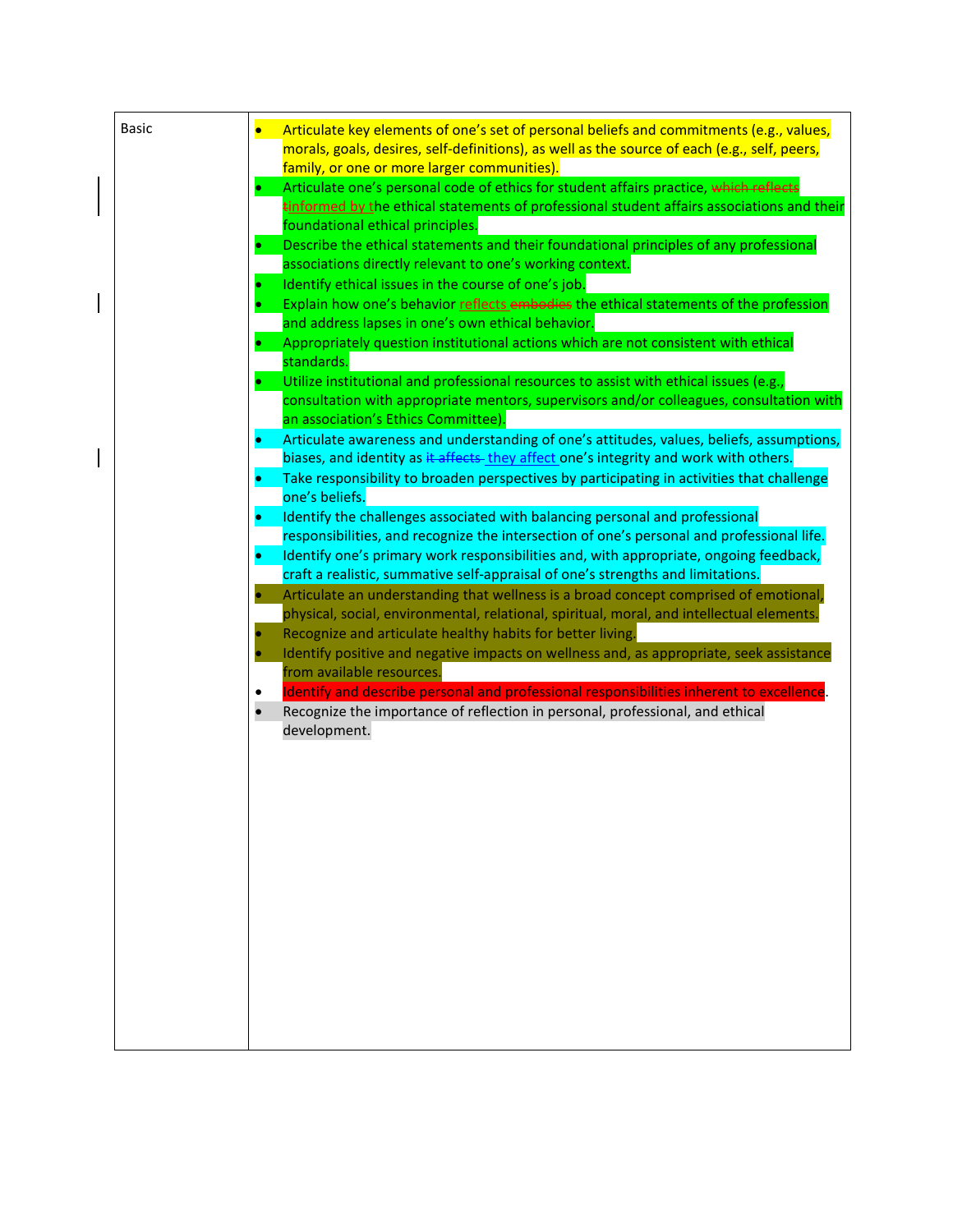| Intermediate | Identify the present and future meaningfulness of key elements in one's set of personal<br>$\bullet$         |
|--------------|--------------------------------------------------------------------------------------------------------------|
|              | beliefs and commitments.                                                                                     |
|              | Articulate and implement a personal protocol for ethical decision-making.                                    |
|              | Explain how one's professional practice aligns with both one's personal code of ethics                       |
|              | and ethical statements of professional student affairs associations.                                         |
|              | Identify and manage areas of incongruence between personal, institutional, and<br>۰                          |
|              | professional ethical standards.                                                                              |
|              | Distinguish the legal and moral influences on varying codes of ethics.                                       |
|              | Identify and articulate the influence of culture in the interpretation of ethical standards.                 |
|              | Identify and address lapses in ethical behavior among colleagues and students.                               |
|              | Seek environments and collaborations that provide adequate challenge such that                               |
|              | personal development is promoted, and provide sufficient support such that                                   |
|              | development is possible.                                                                                     |
|              | Identify sources of dissonance and fulfillment in one's life and take appropriate steps in                   |
|              | response.                                                                                                    |
|              | Develop and implement plans to manage competing priorities between one's<br>professional and personal lives. |
|              | Bolster one's resiliency, including participating in stress-management activities,                           |
|              | engaging in personal or spiritual exploration, and building healthier relationships in and                   |
|              | out of the workplace.                                                                                        |
|              | Explain the process for executing responsibilities dutifully and deliberatively.                             |
|              | Analyze the impact one's health and wellness have on others, as well as our collective                       |
|              | roles in creating mutual, positive relationships.                                                            |
|              | Define excellence for one's self and evaluate how one's sense of excellence impacts self<br>$\bullet$        |
|              | and others.                                                                                                  |
|              | Analyze personal experiences for potential deeper learning and growth, and engage with                       |
|              | others in reflective discussions.                                                                            |
|              |                                                                                                              |
|              |                                                                                                              |
|              |                                                                                                              |
|              |                                                                                                              |
|              |                                                                                                              |
|              |                                                                                                              |
|              |                                                                                                              |
|              |                                                                                                              |
|              |                                                                                                              |
|              |                                                                                                              |
|              |                                                                                                              |
|              |                                                                                                              |
|              |                                                                                                              |
|              |                                                                                                              |
|              |                                                                                                              |
|              |                                                                                                              |